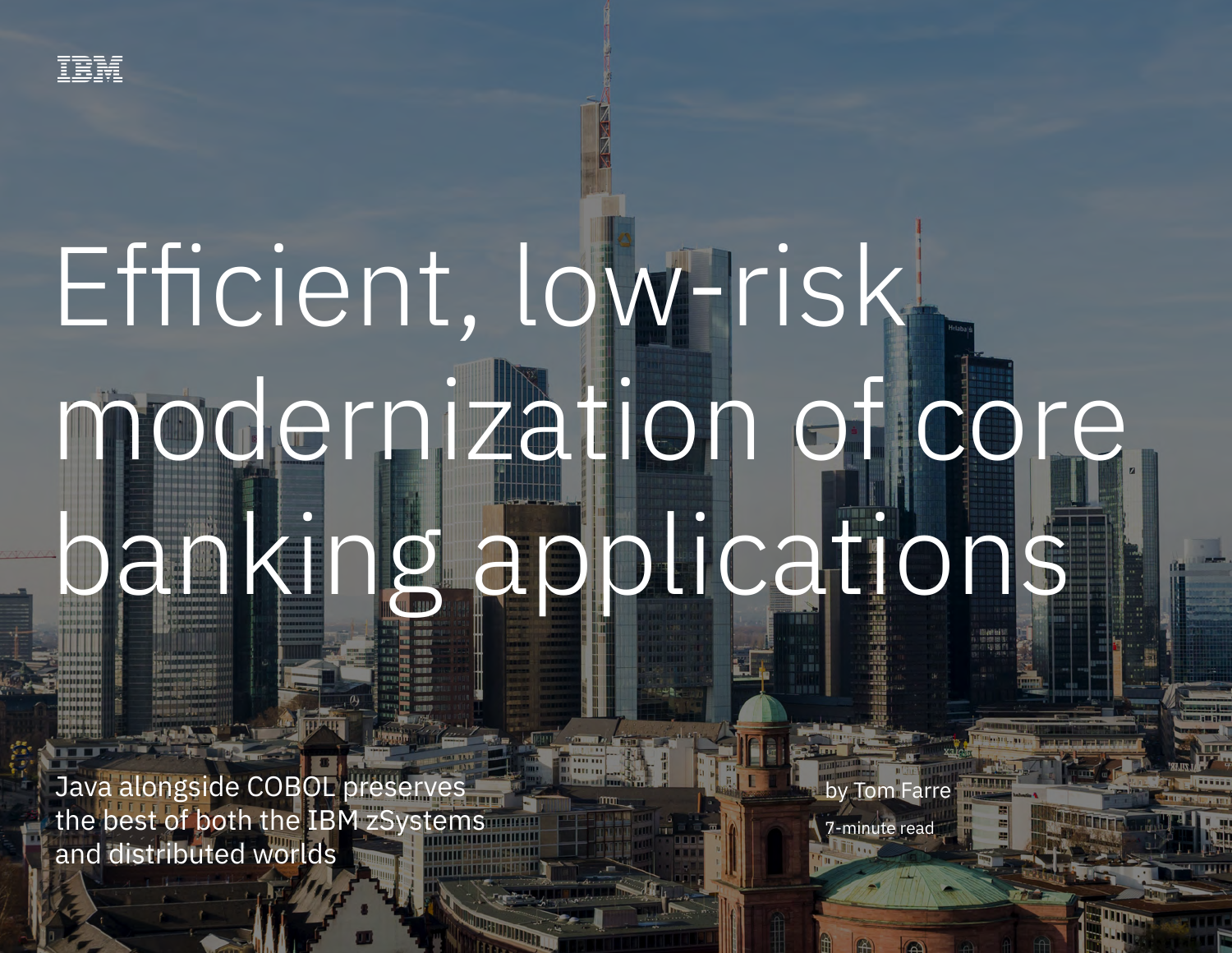truvia AG provides bankingas-a-service solutions and application development services to Germany's cooperative banks. More than 800 banks rely on Atruvia's agree21 core banking process and other applications along with its network of more than 30,000 ATMs and selfservice terminals across the country. fruvia AG<br>
provides banking-<br>
as-a-service<br>
solutions and application<br>
development services to<br>
Germany's cooperative<br>
banks. More than 800<br>
banks rely on Atruvia's<br>
agree21 core banking<br>
process and other<br>
applications al

With some 81 million customer accounts, the client banks generate a massive volume of transactions, which requires a powerful, resilient and security-rich IT infrastructure. Atruvia accomplishes this

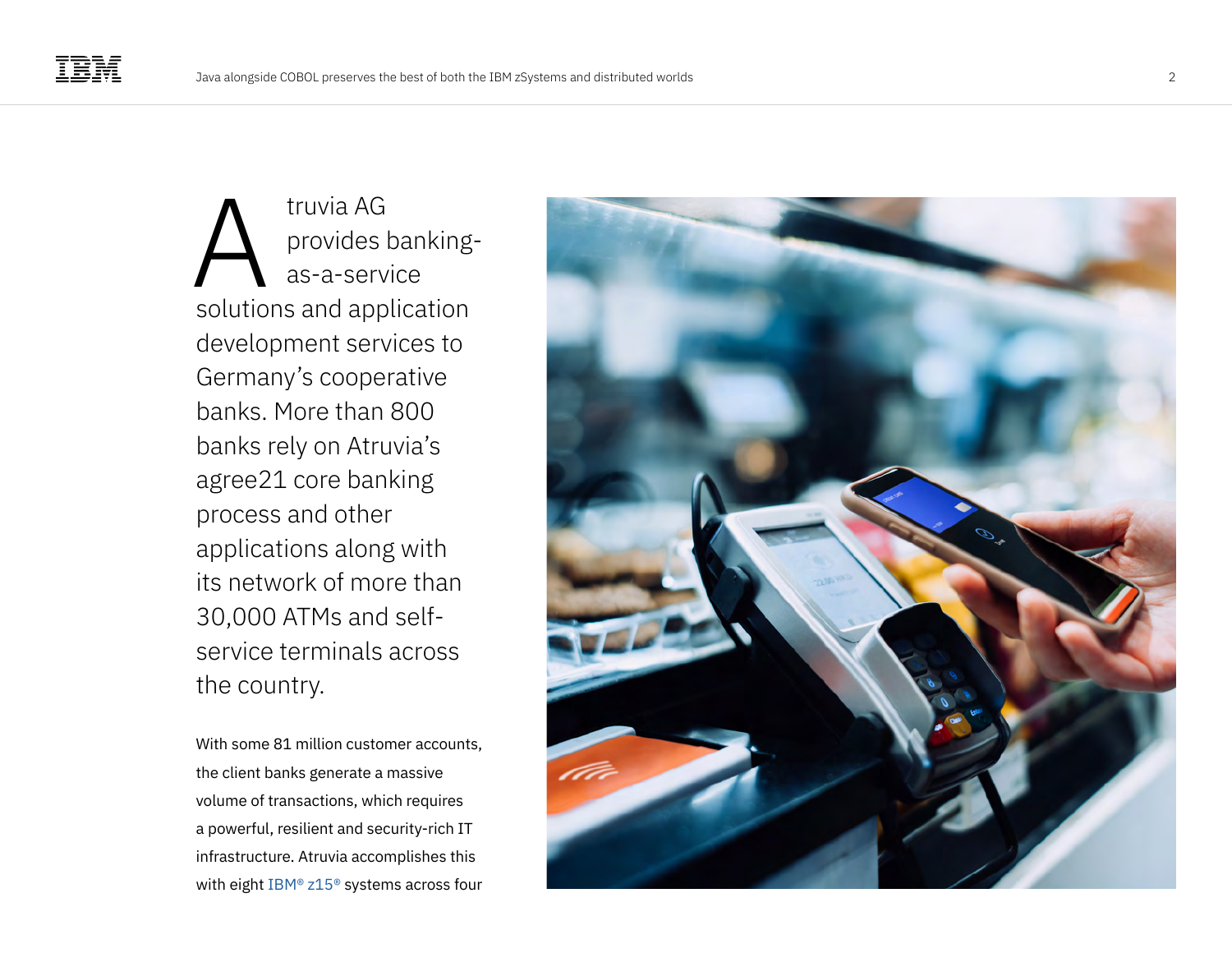data centers that process 80 billion core banking transactions annually, with peaks of 12,000 transactions per second. The [IBM Information](https://www.ibm.com/it-infrastructure/z/ims)  [Management System](https://www.ibm.com/it-infrastructure/z/ims) (IMS) manages the transactions and data is stored in the [IBM Db2® for z/OS®](https://www.ibm.com/products/db2-for-zos) database.

On the distributed side, customer engagement applications are implemented in Java®, either classically or as microservices, hosted on x86 Linux® systems on the [Red Hat®](https://www.ibm.com/cloud/openshift)  [OpenShift®](https://www.ibm.com/cloud/openshift) container platform. Around 1,200 microservices support a sales platform and other processes, which consume core banking services via a proprietary API layer.

Historically, Atruvia implemented core business transactions with Java/ HTML5 at the front end connected to a mid-tier layer in plain Java and IMS COBOL at the back end. With many COBOL programmers retiring

We see Java on "IBM zSystems as a key technology in driving competitive advantage for our clients."

**Pascal Meyer**, Senior Enterprise Architect, Atruvia AG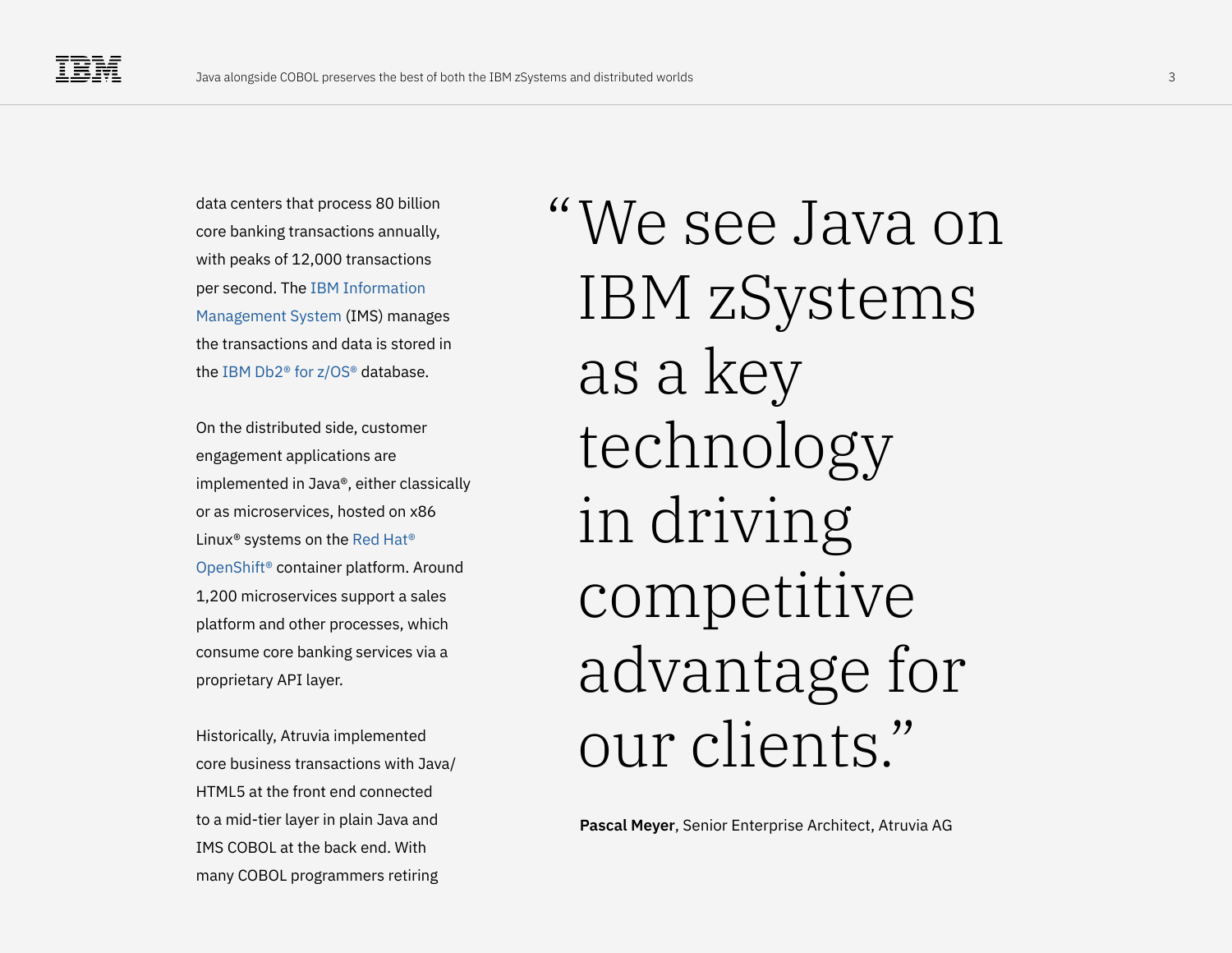and banking customers expecting fast delivery of new omnichannel services, Atruvia executives decided on a creative approach to application modernization that would maintain the security and performance of IMS while offering the advantages of a popular programming language.

Rather than a high-risk and costly "lift and shift" strategy, their solution was to selectively refactor in place. They would bring the latest version of Java into the existing IMS/COBOL runtime on the [IBM](https://www.ibm.com/it-infrastructure/z/zos)  [zSystems®](https://www.ibm.com/it-infrastructure/z/zos) platform for incremental app modernization.

"Our core banking applications are permanently in evolution," explains Pascal Meyer, Senior Enterprise Architect at Atruvia. "For requests that don't justify full reimplementation, we wanted to introduce Java into the IMS COBOL environment. A key objective was to make our banking applications

Using the Java in IMS capability on the IBM zSystems platform, Atruvia has Java-enabled of core banking transactions

Colocating some data-intensive distributed Java applications with IBM zSystems results in

Java alongside COBOL within IMS

## 85%

3 times

faster performance

application developer productivity

boosts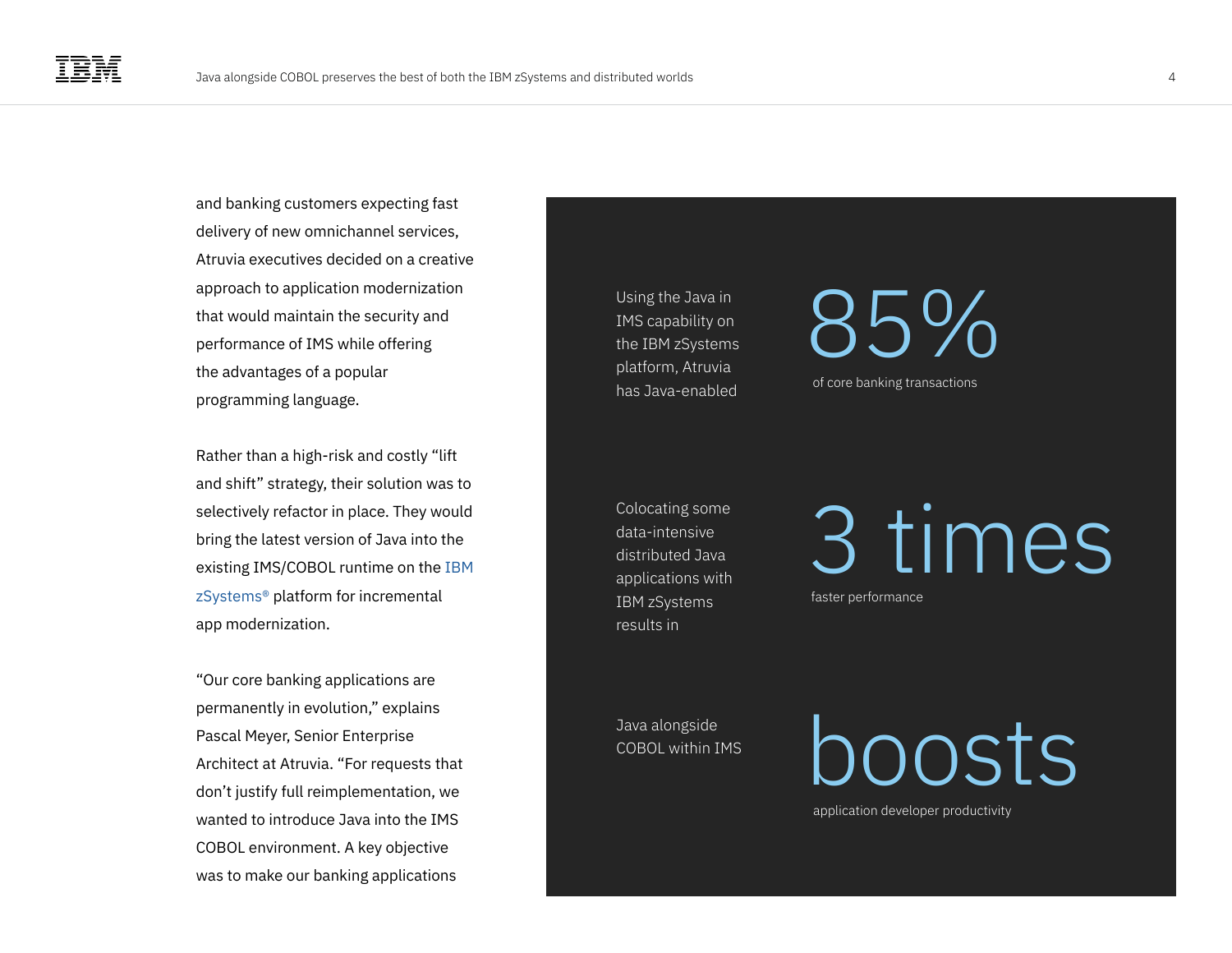available in a way that would be more familiar to the latest generation of developers."

Adding Java to IMS alongside COBOL could also reduce application complexity. Atruvia's classic architecture makes it necessary to include "compensation" logic within every component to ensure that operations distributed across the various components can be rolled back to the last consistent state if an error or interruption occurs. Bringing Java code inside the IMS environment would make the extra logic superfluous, thereby reducing complexity, costs and delays.

"In terms of the application architecture, Java opens up the possibility of using a broader range of frameworks and protocols," adds Thomas Bauer, Team Leader and IT Architect at Atruvia. "For example, RESTful web services are more natural in Java than in COBOL, and certain functions that are difficult to implement in a pure COBOL environment are available as prebuilt artifacts in Java. We wanted to cut time-to-market by deploying modern, reusable software components—and, at the same time, protect our investment in existing business logic by Java-enabling it."

As Java was already a strategic platform at Atruvia, the organization was keen to enable greater portability of its code across both distributed and IBM zSystems platforms—whichever offered the best price-performance. This approach can also ease the transition to cloud computing. Since OpenShift runs on all platforms, Atruvia can move workloads to the cloud when that makes sense.

Plus, Java on IBM zSystems alongside COBOL would enable developers to enrich core banking functionality

in a seamless, low-risk manner by replacing COBOL subroutines with Java without having to rewrite large programs. And it would be easier for software architects within the distributed environment to call core transaction services directly from IMS applications.

"In the longer term, our goal is to be more platform-independent by having Java building blocks that can run anywhere," says Meyer. "Besides reducing architectural complexity, mixing COBOL and Java inside IMS would enable us to build new application components tightly integrated with existing components. In this way, we can gain the advantages of a modern hybrid app—namely, short time-to-market, increased flexibility and greater ease of development without losing the performance benefit of IMS where it really counts in core banking transactions."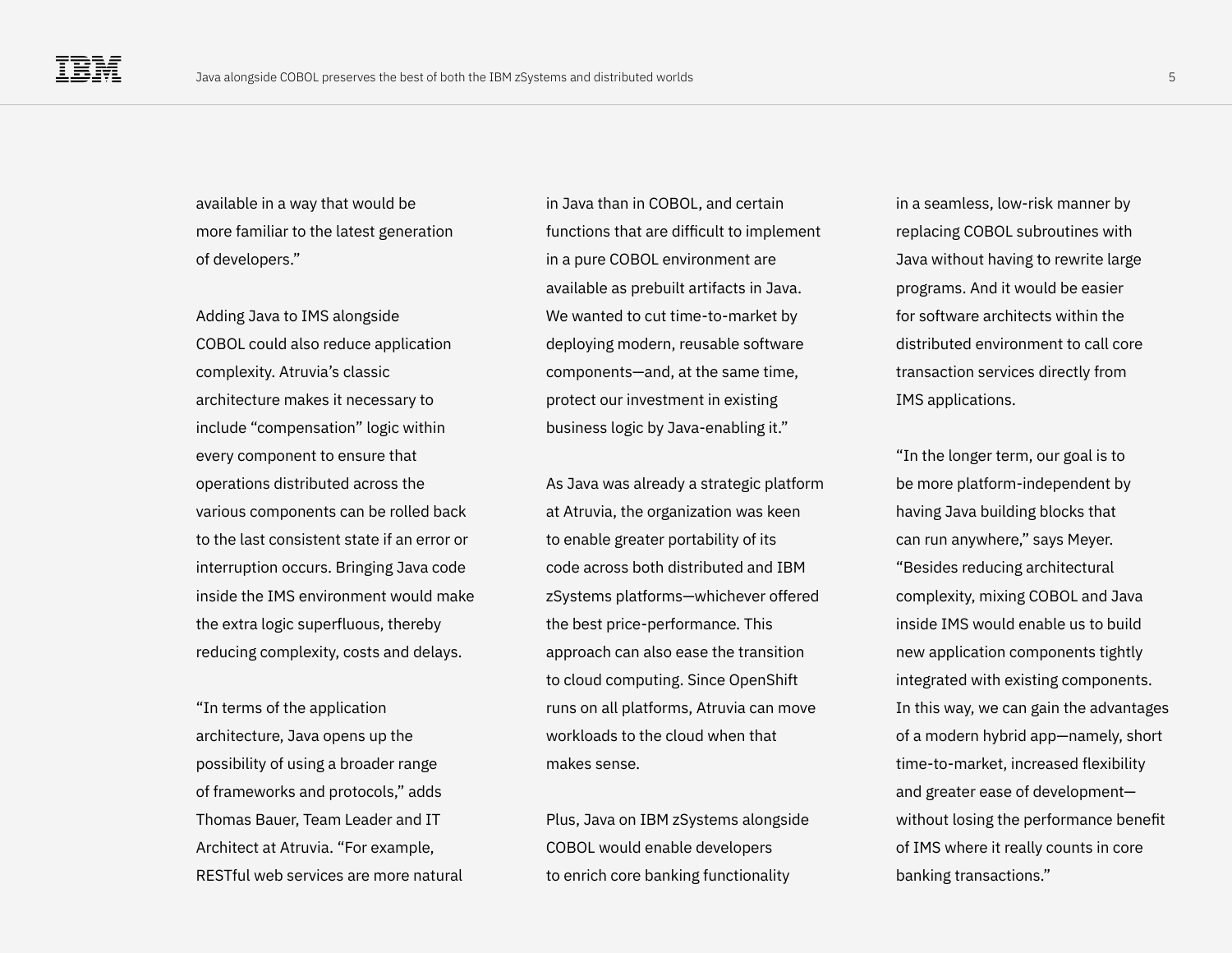### Setting the stage for creative application modernization

Atruvia personnel worked closely with [IBM Systems](https://www.ibm.com/it-infrastructure/z/zos) developers in a multiyear project to optimize a common runtime for Java constructs within IMS production environments—before the common runtime was generally available. Based on [IBM Semeru](https://www.ibm.com/products/semeru-runtime-certified-zos)  [Runtime Certified Edition for z/OS,](https://www.ibm.com/products/semeru-runtime-certified-zos)  [Version 11](https://www.ibm.com/products/semeru-runtime-certified-zos), the common runtime is now standard within the latest release of IMS. And IBM and Atruvia are committed to supporting the latest Java version.

The common runtime has enabled Atruvia to move toward a 64-bit future

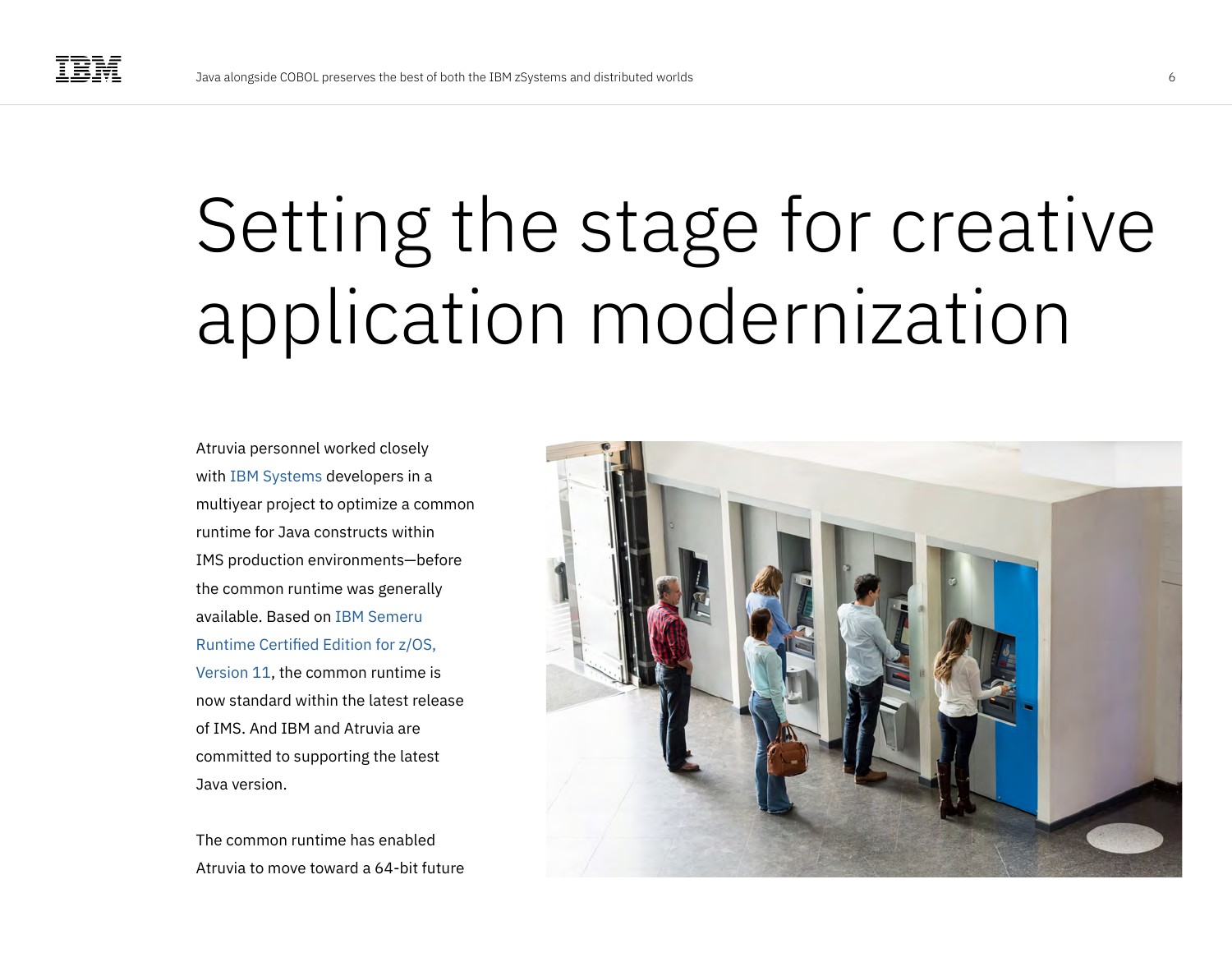by allowing 31-bit COBOL applications to communicate with 64-bit Java applications. With Java and COBOL interoperable within IMS, the company can modernize and revitalize its core banking applications without impacting performance or reliability.

In practical terms, Atruvia focuses on two objectives for Java on the IBM zSystems platform. First, developers are building hybrid Java-COBOL applications for classic IMS processing and batch workloads that invoke [IBM](https://www.ibm.com/products/mq/zos)  [MQ for z/OS](https://www.ibm.com/products/mq/zos) and connect with IBM Db2 for z/OS through Java database connectivity (JDBC). Second, developers are migrating native Java code from the distributed environment to IBM zSystems when appropriate.

"Many of our batch jobs were spread across multiple platforms on both

IBM zSystems and the distributed environment, with different schedulers that we needed to coordinate," says Meyer. "This approach also required data exchange and/or data sharing. Today, by executing Java jobs directly on IBM zSystems, we need only a single scheduler so there is less complexity. We also achieve better performance because there is no need to move or convert data, and because the Java code sits right next to its data rather than needing to access it over a network."

Atruvia is also building a set of generic Java services that can be exposed as APIs to developers of front-end applications running in its distributed environment. For example, a developer could use an API to call up the current balance of a customer's checking account for display in a

mobile app. And adding Java to the IBM zSystems platform makes it easier to present new services based on existing functionality.

"Developers in the distributed world will not know if they are calling Java services or original IMS transactions," says Meyer. "Everything will be accessed in the same easy and consistent manner, making it faster and simpler to build new front-end applications that call the robust underlying transactions on IBM zSystems. This supports our banking clients as they look to reach out to their employees and customers with innovative services delivered through web, mobile and whatever new channels may emerge in the future."

Java within IMS also gives Atruvia the option to migrate older COBOL code,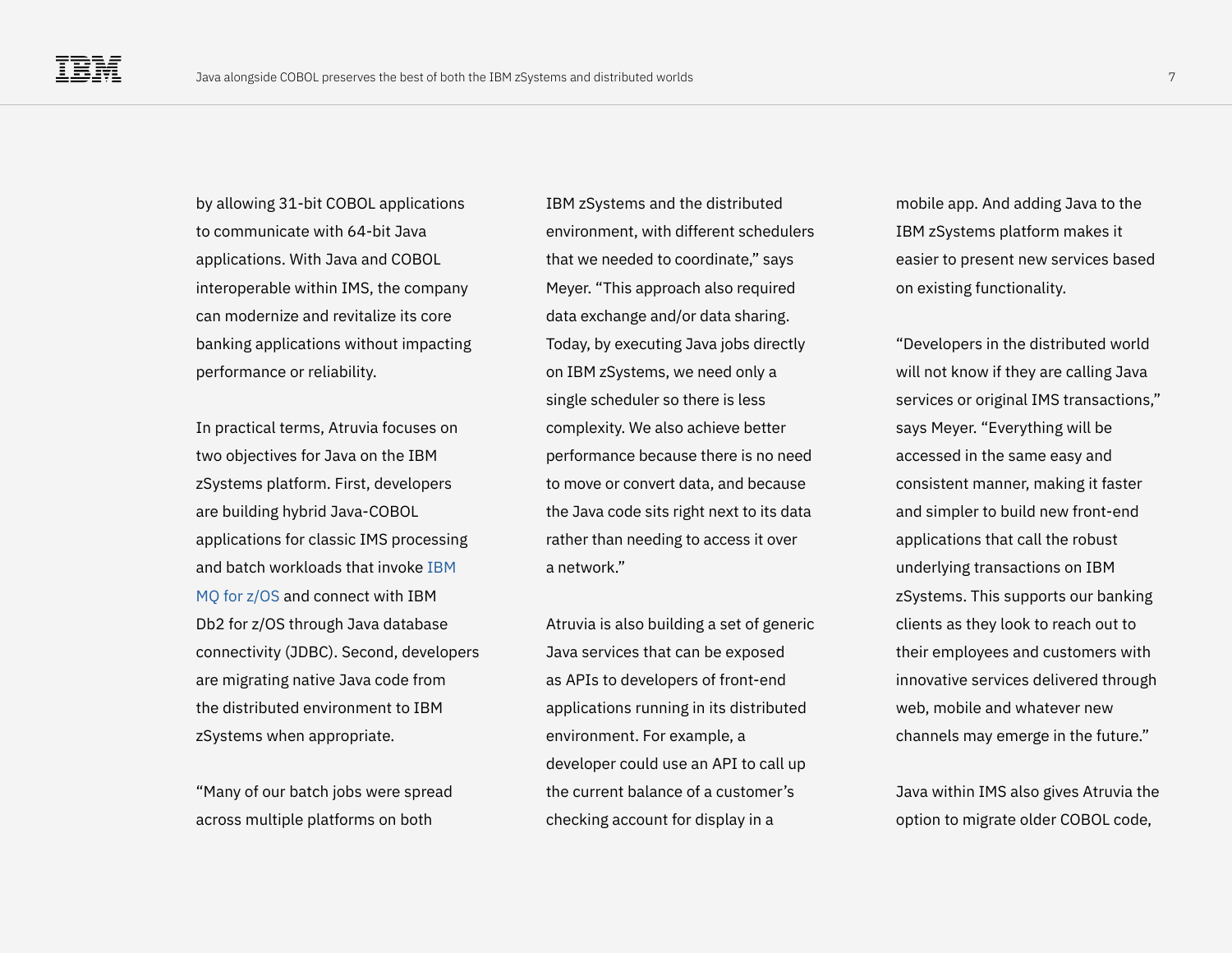though developers do so selectively, such as when building new business logic. "There is no pressure to modernize just for the sake of modernization," explains Bauer. "We continue to value the performance and robustness of COBOL and IMS at the back end, and we continue to plug those technologies into graphical front ends running on distributed systems."

In this way, the IBM zSystems platform running IMS continues as the focal point for business logic. It feeds directly into a variety of channels for consumption of that logic, such as teller applications, ATM systems, customer-facing web applications and mobile apps.

The IBM zSystems "platform running IMS remains our strategic choice because it is the most secure and reliable platform that we know of, and because it offers exceptional performance for our core banking systems. With Java in IMS, we have the best of both worlds."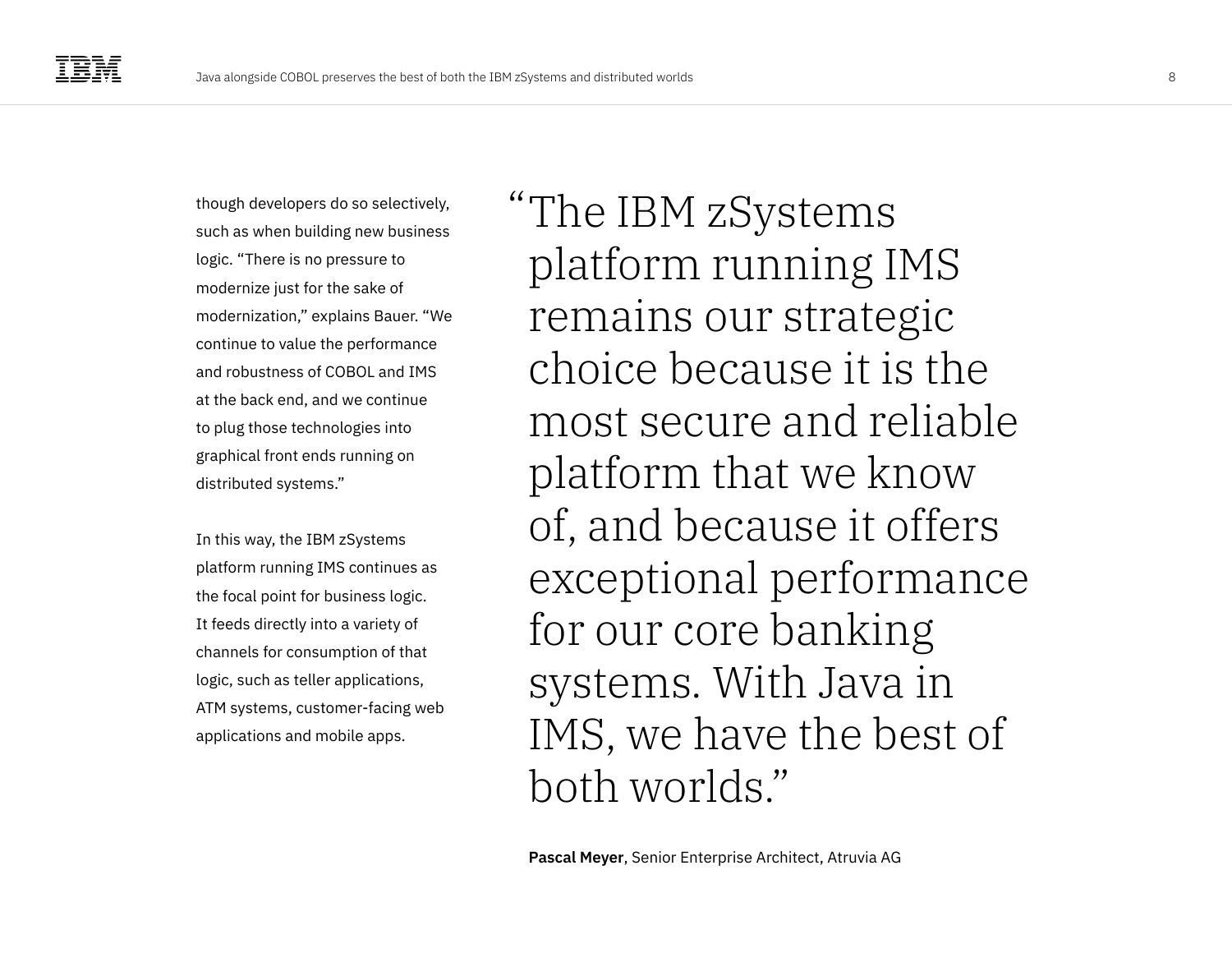### Faster, simpler and more sustainable

Due to the pioneering collaboration between IBM and Atruvia, Java is now an established, production-ready component of the IBM zSystems toolbox. This significantly refreshes the IMS environment, preserving its traditional qualities of performance and robustness while enabling faster development using more widely available and sustainable programming skills. It also allows developers to enrich existing core banking functions in a low-risk, efficient manner.

"We see Java on IBM zSystems as a key technology in driving competitive advantage for our clients," says Meyer.



"With easier development and reuse of existing components, it enables us to deliver new functionality at higher speed and lower cost, supporting our banking clients as they seek to bring new services to market more rapidly." In fact, Atruvia has already Javaenabled around 85% of its core banking IMS transactions—some 400 million Java transactions per day with peak throughput reaching 12,000 transactions per second. Twelve IMS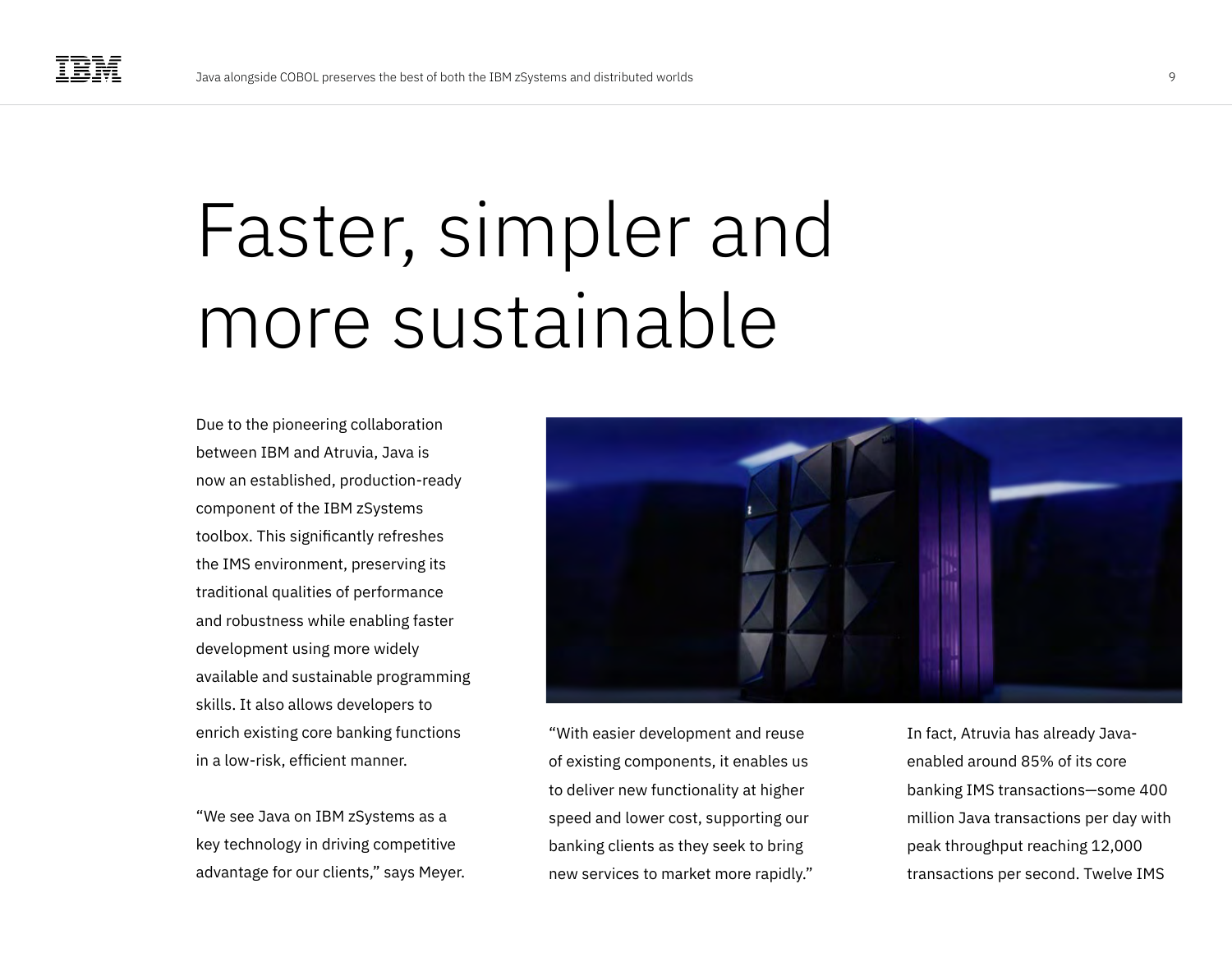systems with approximately 200 million instructions per processor second (MIPS) support these business-critical transactions.

By reducing the complexity of the application environment, Java within IMS has increased the efficiency and performance of end-to-end business transactions. Before, enterprise batch processing was handled by a spread of multiple platforms. Now, all processing, regardless of the language, can simply be integrated into a single batch step by combining COBOL and Java.

Additionally, Atruvia developers can easily port Java code across its distributed and IBM zSystems environments, whichever platform offers the best price-performance. For example, Atruvia has reduced latency by colocating some distributed Java workloads to the IBM zSystems

platform. "After all, the best I/O is no I/O," quips Meyer. He reports threefold performance gains from colocation of some data-intensive apps instead of running them across the network. Clearly, a wholesale migration to the cloud is not the only path to application modernization.

In addition, there are financial incentives to move Java workloads from general processors (GPs) to [IBM Z Integrated](https://www.ibm.com/products/z-integrated-information-processor)  [Information Processors](https://www.ibm.com/products/z-integrated-information-processor) (zIIPs), on which the licensing fees are lower. Although the MIPS required increase—because Java consumes more resources than COBOL—the overall costs are reduced.

Other efficiencies come from rich Java libraries that let programmers avoid writing custom code for common functions such as compressing and decompressing data. Similarly, Atruvia can integrate third-party Java software

into its IBM zSystems environment, potentially avoiding in-house development altogether. And as new hardware-based cryptographic, compression or networking features become available on the platform, Java for IBM zSystems will give applications transparent access to the new capabilities.

"As a provider of core banking systems to more than 800 banks with tens of millions of end users, we cannot afford to compromise on performance and reliability, nor can we afford to introduce risk in our development practices," says Meyer. "The IBM zSystems platform running IMS remains our strategic choice because it is the most secure and reliable platform that we know of, and because it offers exceptional performance for our core banking systems. With Java in IMS, we have the best of both worlds."